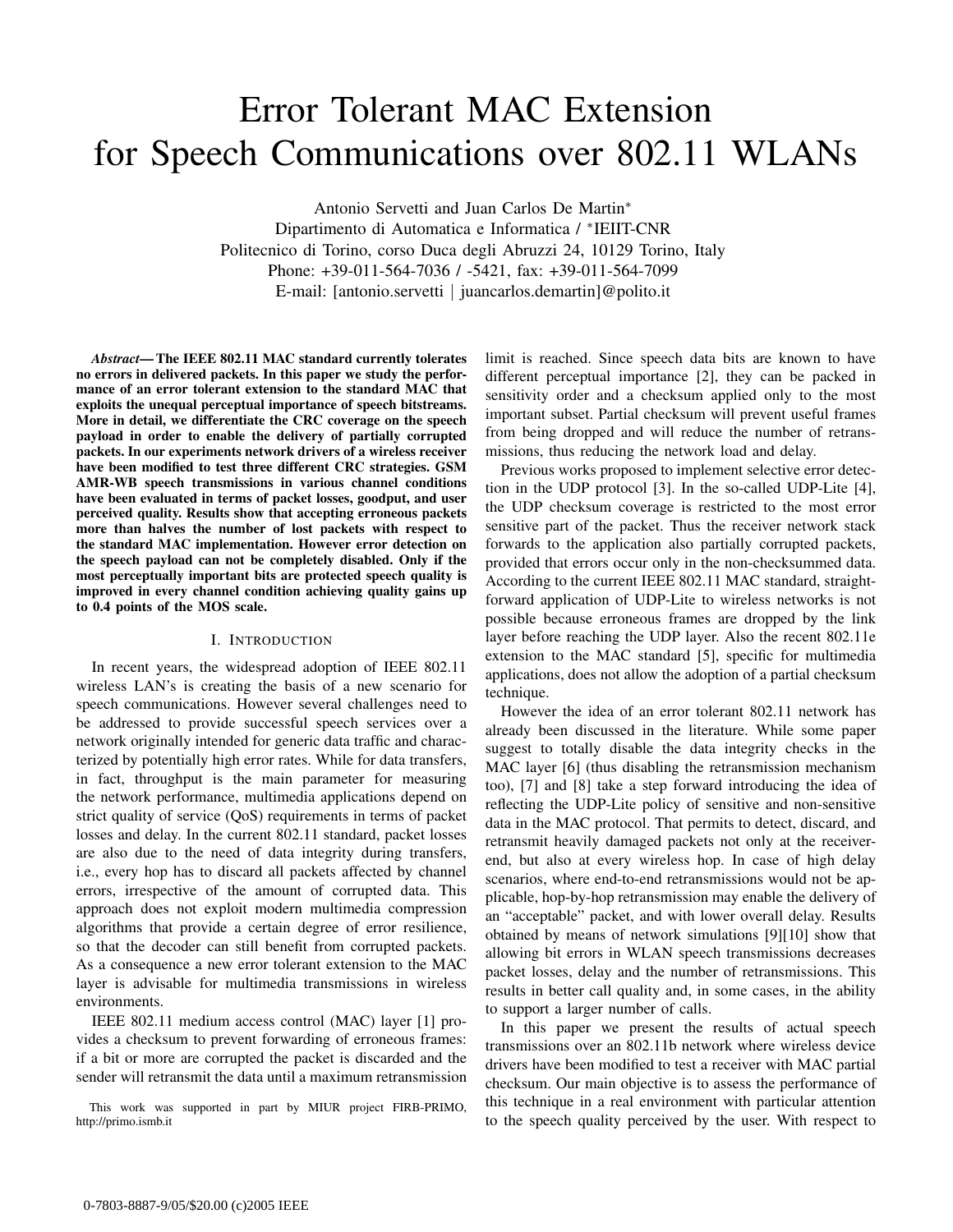

Fig. 1. Total (1), partial (2), and header-only (3) error detection coverage.

previous works our original contribution is in the simulation and evaluation methods. Instead of a model we use real 802.11b experiments. In addition, our performance analysis considers both packet loss rate (that is clearly reduced when partial checksum is used) and user satisfaction after speech decoding. Network experiments show that speech distortion introduced by decoding partially corrupted packets is clearly lower than the distortion that would have been caused by their discarding. Quality gains that exceed 0.3 points of the MOS scale are obtained. We also verify that error detection of the speech payload cannot be totally disabled: accepting more packets but with most sensitive bits damaged is, in fact, harmful to the speech quality.

The paper is organized as follows. In Section II, we describe the proposed selective bit error checking MAC protocol for wireless multimedia. Performance evaluation and quality results are presented in Section III. Conclusions are drawn in Section IV.

## II. ERROR TOLERANT EXTENSION TO 802.11 MAC

In a wireless environment packet communications may be affected by high error rates because of interference with other signal sources as well as other radio problems. To overcome this problem the IEEE 802.11 MAC [1] requires that each correctly received protocol data unit (MPDU) be acknowledged. To verify the MPDU integrity the frame format provides a 4-byte Frame Check Sequence (FCS) field: if one or more bits are corrupted the packet is discarded and the sender will retransmit the data until a maximum retransmission limit is reached. For each retransmission, to reduce the probability of repeated collisions, a longer random backoff time is selected thus incrementing the network delay for a successful transmission.

The adoption of an error tolerant extension in the MAC layer, via selective error detection, can produce several positive effects on the network. However to allow bit errors in the packet payload, the IEEE 802.11 standard must be modified. In the MAC layer header control bits can be introduced to indicate the portion of the packet protected by the CRC thus enabling an adaptive cross layer definition of the sensitive part of the payload. As already noted in [10] the main disadvantage of this modification is that the new control headers are not backward compatible with other standard devices.

To illustrate the behavior of the proposed technique let us consider *n*-bit long packets where only *m* bits of data  $(m < n)$  are checksummed, and so verified at the receiver. For simplicity's shake, and only in the current section, we assume an i.i.d. error source with mean *p*. The packet loss rate (PLR) is then  $PLR_m = [1 - (1 - p)^m]$ , independently of *n*. In a full checksum scheme, instead, *m* is equal to *n*. It is then evident that selective error detection decreases the PLR. But for evaluating its performance in case of multimedia communications we must account also for the presence of *corrupted* packets, i.e. packets where errors occur only outside the checksum coverage. The packet corruption rate (PCR), for the case of a single transmission per packet, is then  $PCR_m = (1 - p)^m \cdot [1 - (1 - p)^{(n - m)}]$ . Thus, with no retransmissions (e.g., in multicast mode), we note that the sum of corrupted and lost packets with selective detection shall be the same as the number of lost packets without it.

If the retransmission limit is set to  $N-1$  then the packet loss rate decreases with increasing values of N:  $PLR_m(N)$  =  $(PLR_m)^N$ . Also the expected number of transmissions *T* for each packet is lower:

$$
T = \sum_{i=1}^{N-1} i(1 - PLR_m)PLR_m^{i-1} + N.PLR_m^{N-1} = \frac{1 - PLR_m^N}{1 - PLR_m}.
$$

Consequently end-to-end delay and network load are reduced with positive effects on the quality of service that can be achieved by all the transmissions in the network.

The complex effect of retransmissions on the number of corrupted packets and on the perceived quality will be further investigated in the experiments in Section III. Retransmissions, in fact, play a fundamental role in favoring full or partial checksum techniques. The latter solution guarantees a lower PLR, often accepting corrupted packets, while the former presents more losses, but ensures the integrity of the received ones. In the following, we drop the rather unrealistic assumption of uniform bit error probability, and we derive bit error rate and error location from actual transmission experiments.

## III. PERFORMANCE EVALUATION

Performance of the proposed error tolerant extension to the 802.11 MAC is here evaluated for speech transmissions using the wideband GSM Adaptive Multi Rate (AMR) coder [11]. For a study on the same idea applied to video communications, see [12].

## *A. CRC Strategies*

Figure 1 shows three different strategies for error detection coverage of an 802.11 data MPDU with speech payload. Strategy 1 (T-CRC) represents the typical IEEE 802.11 CRC as defined in the standard. In this case the MAC checksum covers the whole packet, and the packet is dropped wherever a bit error occurs. In strategy 2 (P-CRC), the payload is divided in two classes. Class A, that contains the speech bits most sensitive to errors, is covered by the CRC. The other bits are left unprotected, thus packets with damaged Class B can be saved for the speech decoding process. Strategy 3 (H-CRC), limits the checksum coverage to the MAC, IP, UDP-Lite, and RTP headers. Packets with errors in the header are dropped, triggering retransmissions.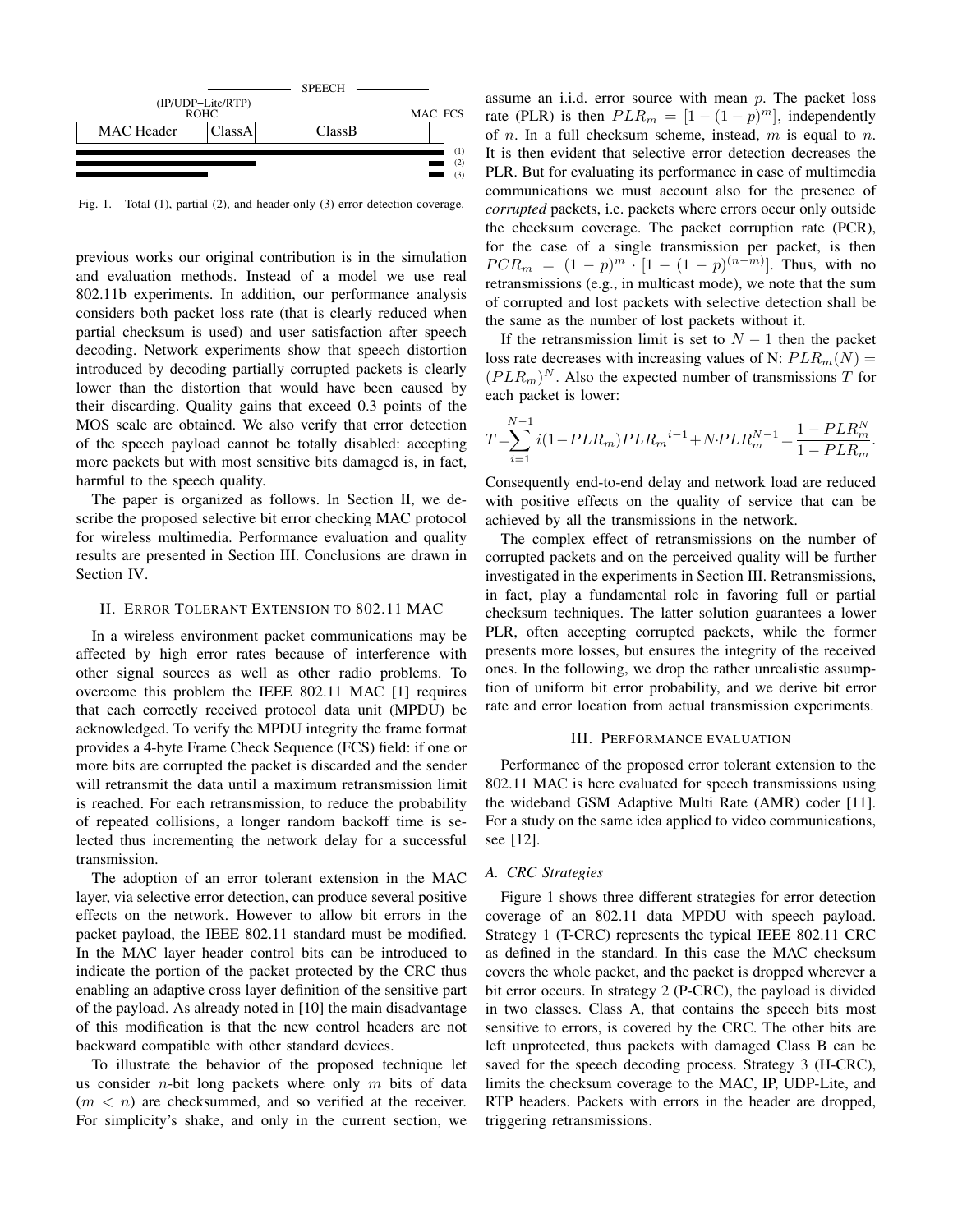

Fig. 2. Excerpt of the a measured 802.11 error pattern mapped on transmitted speech data. Each line corresponds to a 23.85 kb/s GSM AMR-WB frame (the block on the left represents Class A bits). Erroneous bits are marked as black points.

In the following experiments these strategies are applied on the 20 ms speech frames generated by the 23.85 kb/s GSM AMR-WB coder. Speech encoder output bits are ordered according to their subjective importance and divided in two classes: Class A (first 72 bits) and Class B (last 405 bits), as defined in the standard. Any error in Class A bits typically results in a corrupted speech frame which should not be decoded without applying appropriate error concealment. Errors in Class B gradually reduce the speech quality, but decoding of an erroneous speech frame is usually possible without annoying artifacts. Besides the RTP, UDP-Lite, and IP protocols headers, for which Robust Header Compression is assumed, an additional two-byte field is introduced in the 24-byte MAC header to specify the number of bits covered by the checksum. The checksum value is then expressed as usual as the last four bytes of the packet.

#### *B. Wireless transmission experiments*

Characterizing the error behavior of the 802.11 channel is a fundamental issue for assessing the performance of the proposed technique. While it is well known that wireless links typically have higher error rates than their wired counterparts, the detailed characteristics of wireless errors are not easy to reproduce in a computer simulation [13].

Our study is then based on actual 802.11 WLAN transmissions. We transmitted a well known packet stream over an 11 Mb/s 802.11b wireless network using specially formatted UDP packets. Their payload includes information for error detection such as a redundant sequence number and a repeated signature. The sequence number repetitions are used to estimate, via a majority criterion, the original sequence number at the sender. The signature is used to filter, among all received packets, the ones related to the experiment. This is necessary because the network driver is working in promiscuous mode.

Due to our interest in studying the distribution of bit errors inside corrupted packets, we modified a wireless device driver in order to collect data for every received packet, including erroneous transmissions. More specifically, the receiver was a Linux box using Prism 2 wireless 802.11b PCMCIA card and the wlan-ng (ver 0.2.1-pre20) device drivers. When in monitor mode the modified device drivers deliver all packets to the upper network layers, thus the traces collected at the client by the network sniffer (ethereal ver 0.10.0a, with libpcap 0.7.2) included both error-free and error prone transmissions. Traces can then provide bit-level error information by bit-wise comparing sent and received packets. The bursty nature of the

wireless channel is visible in Figure 2, where part of a trace is shown and bit errors, inside speech frames, are represented by black boxes.

Figure 3 shows two sets of measurements from a sample experiment. Packets simulating a 23.85 kb/s voice communication are transmitted between two wireless hops to show the effect of the proposed error tolerant extension on the packet loss rate. Analysis of the number of erroneous bits in received packets is used to trace the time evolution of the channel bit error rate. We compare the percentage of packets discarded by the receiver after the error detection process for the three strategies under investigation: clearly partial error detection always guarantees a reduction in the PLR. An interesting result is achieved at low bit error rates (e.g., below 10*−*<sup>3</sup>) when only few MPDU bits are corrupted. In this case the standard MAC strategy (T-CRC) prevents decoding of received speech frames, while other strategies present no losses. We will see in this



Fig. 3. Multicast transmission of GSM AMR-WB speech at 23.85 kb/s. Time evolution of the packet loss rate for the three strategies under investigation is related to the channel bit error rate. Measurement results are averaged over a sliding window of 300 ms.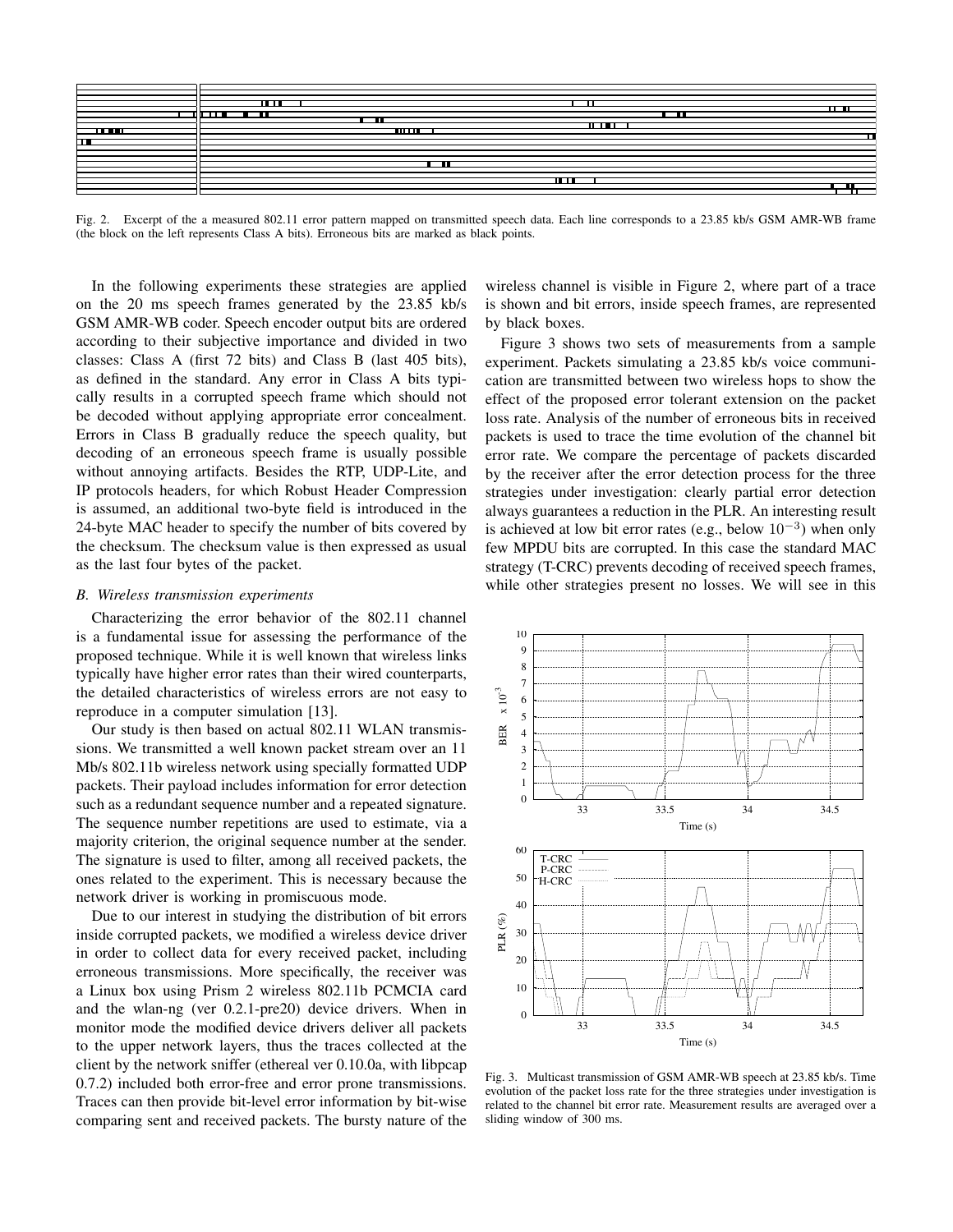

Fig. 4. Multicast transmission of GSM AMR-WB speech at 23.85 kb/s. The disturbance *(right)* perceived by the user by dropping or decoding corrupted frames is illustrated as a function of time for the speech sample in *(left)*.

condition the benefit of decoding slightly damaged packets.

#### *C. Speech Quality Assessments*

MPDU transmission experiments between two wireless 802.11b hops have been recorded in different channel conditions. Lost and corrupted packets, as well as retransmissions, are measured at the receiver depending on the error coverage of the different strategies. Corrupted speech frames are decoded without further processing by the AMR-WB decoder, lost frames are concealed as defined in the standard. Perceived quality results are then expressed by means of the objective speech quality measure given by the PESQ-MOS algorithm [14]. Speech samples have been taken from the NTT Multilingual Speech Database. We chose 24 sentence pairs spoken by two English speakers (male and female). 9600 packets are transmitted in each experiment for a total of 192 seconds of speech, silence included.

In the first scenario packets are sent in multicast mode, so no link-level retransmission is used. Figure 4 presents the effects of allowing bit errors in speech data. Perceived quality is evaluated for the the transmission in Fig. 3. In the vertical axis we represent, as a function of time, the disturbance value extracted from the PESQ algorithm for each analysis frame. These values will then be aggregated over the whole speech signal to generate the PESQ score. We note that decoding also partially corrupted frames generally reduces the overall level of disturbance, thus increasing the user satisfaction.

Additional experiments are illustrated in Table I that lists

| <b>Trace</b>         | <b>T-CRC</b> |            | <b>P-CRC</b> |            | <b>H-CRC</b> |            |
|----------------------|--------------|------------|--------------|------------|--------------|------------|
| <b>BER</b>           | PL R         | <b>MOS</b> | PL R         | <b>MOS</b> | PL R         | <b>MOS</b> |
| $3.19 \cdot 10^{-4}$ | 2.40         | 3.56       | 1.38         | 3.74       | 1.14         | 3.71       |
| $4.89 \cdot 10^{-4}$ | 3.32         | 3.39       | 1.99         | 3.58       | 1.70         | 3.60       |
| $1.33 \cdot 10^{-3}$ | 5.94         | 3.03       | 3.87         | 3.26       | 3.30         | 3.29       |
| $1.41 \cdot 10^{-3}$ | 9.16         | 2.92       | 5.21         | 3.23       | 4.32         | 3.24       |
| $3.94 \cdot 10^{-3}$ | 17.70        | 2.33       | 11.22        | 2.67       | 9.69         | 2.69       |
| $3.16 \cdot 10^{-3}$ | 22.53        | 2.20       | 12.41        | 2.75       | 10.22        | 2.75       |

TABLE I

FULL AND PARTIAL CHECKSUM PERFORMANCE FOR GSM AMR-WB AT 23.85 KB/S. LINK-LEVEL RETRANSMISSIONS ARE DISABLED.

packet loss rate, and objective speech quality (on a MOS scale) for different average bit error rates<sup>1</sup>. Packet corruption rate, in this case, can be derived by subtracting the measured PLR from the PLR of the T-CRC strategy. With the error tolerant extensions (H-CRC, P-CRC) the percentage of lost frames is consistently lower than in the reference standard CRC. The PESQ score of the corresponding decoded speech confirms that, for the scenarios under consideration, it is better to receive and decode partially corrupted packets than to lose them altogether. Improvements that range from 0.2 to 0.5 on the PESQ-MOS scale are clearly noticeable by users, proving partial checksum particularly efficient at high error rates. This quality gain is motivated by the presence of a great number of bits only lightly sensitive to errors in the speech frame. No perceptible difference is, however, appreciated between H-CRC and P-CRC.

In the second scenario we test the effect of retransmissions. In this case, upon packet reception, the wireless hop has an additional chance with respect to the multicast case. Instead of simply dropping or forwarding a damaged packet, it can wait for a retransmission that may provide, at the expenses of an higher network delay, an error free packet. To study this scenario our experiments considered 802.11 transmissions with the retransmission limit set to four. From Fig. 5, we note that the three strategies present not only different loss behavior and quality, but also different channel utilization given a particular BER. Considering only the packet loss rate, both partial checksum strategies P-CRC and H-CRC appear promising: the number of lost packets halves with respect to the standard implementation and the channel goodput (the ratio of correctly-received packets to the number of transmitted packets) increases. The modified MAC, in fact, neither discards a packet if it is only "slightly" damaged, nor attempts a retransmission. However, we cannot assume that the best decoded speech quality is always achieved by the strategy with the lowest PLR. Our experimental results show, in fact, that the H-CRC strategy can even deliver lower quality than the standard MAC checksum implementation. The proof is

<sup>&</sup>lt;sup>1</sup>The percentage of lost frames is not always proportional to the bit-error rate because of the non-uniform nature of wireless errors, i.e., for the same BER, a lower number of packets is lost if bit errors are more bursty.